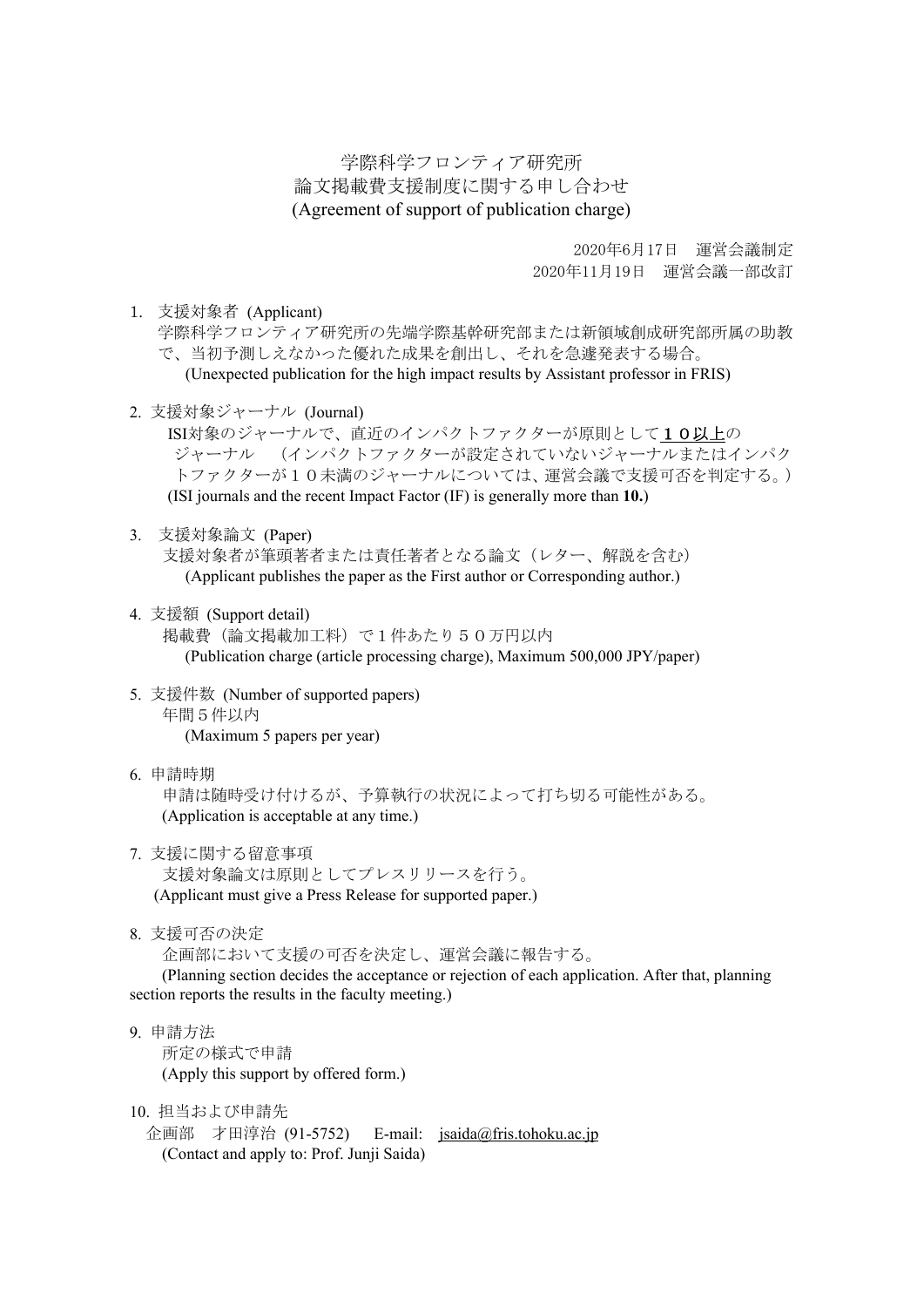## 11. その他

年度末の支払いとなる場合、次年度への支払い猶予の可否等について確認のこと。 本申し合わせは実施状況によって見直すことがある。

(In case of the application around the fiscal year end (ex. around March), please ask to publisher to postpone a payment in April. This agreement of support may be changed in future.)